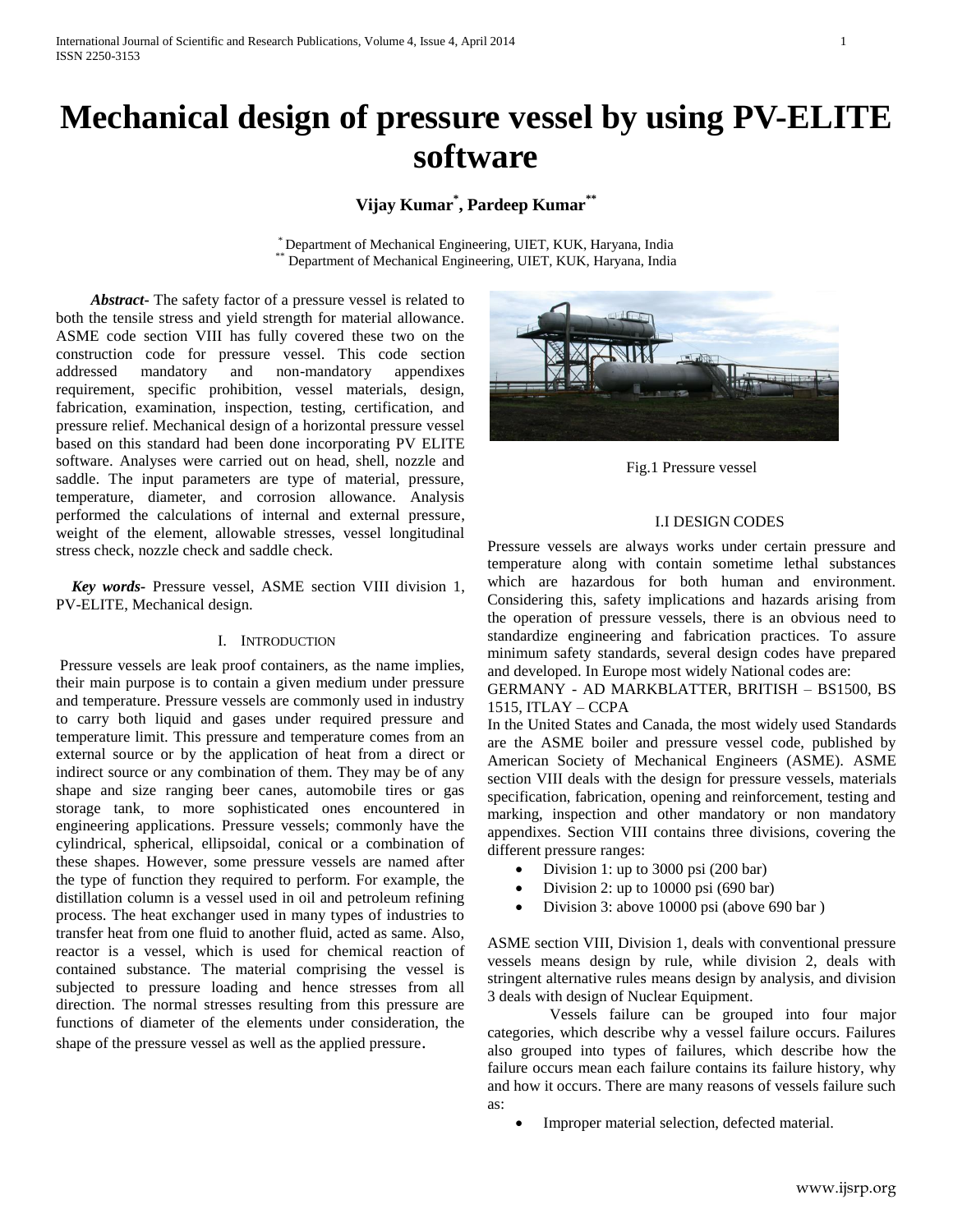- Incorrect design data, incorrect or inaccurate design method or process, inadequate shop testing.
- Improper fabrication process, poor quality control, insufficient fabrication process including welding, heat treatment and forming methods.



Fig. 2. Failure of pressure vessel during hydro Test.

In order to meet a safe design, a designer must be familiar with the above mentioned failure and its causes. There have a few main factors to design safe pressure vessel. This study is focusing on analyzing the safety parameters for allowable working pressure. Allowable working pressures are calculated by using PV ELITE software which compile with the ASME section VIII, rules for construction pressure vessels. The objectives of the study is to design pressure vessel according to input data and analyze the safety parameters of each component for its allowable working pressure using; PV ELITE software.

|  |  | II. DESIGN INPUT DATA |
|--|--|-----------------------|
|--|--|-----------------------|

| component         | units           | components    | Units         |
|-------------------|-----------------|---------------|---------------|
| Shell             |                 | Nozzle no.2   |               |
| Length            | 400 CM          | <b>NPS</b>    | 300 MM        |
| Internal dia      | 1500 MM         | Schedule      | 80            |
| <b>Thickness</b>  | <b>MM</b><br>12 | Material      | <b>SA106B</b> |
| Material          | SA515GR70       | Length        | 200 MM        |
| C.A               | MM<br>3         |               |               |
| <b>Dished end</b> |                 | Nozzle no.3   |               |
| (both side)       |                 | <b>NPS</b>    | 300 MM        |
| Type              | Ellipsoidal     | Schedule      | 80            |
| Internal dia      | 1500 MM         | Material      | <b>SA106B</b> |
| Material          | SA515GR70       | Length        | 200 MM        |
| C.A               | <b>MM</b><br>3  |               |               |
|                   |                 |               |               |
| <b>Nozzle</b>     |                 | <b>Saddle</b> |               |
| no.1              |                 | Width         | 250 MM        |
| <b>NPS</b>        | 300 MM          | Wear plate    | 400 MM        |
| Schedule          | 80              | width         |               |
| Material          | SA106B          | Contact angle | 120 deg.      |
| Length            | 200 MM          | Wear plate    |               |
|                   |                 | thickness     | 12 MM         |
|                   |                 |               |               |

| Design<br>Temp.<br>Internal<br>External | 100C<br>35 C | <b>Design<br/>Pressure</b><br>Internal<br>External | 225 Psi<br>15 Psi |
|-----------------------------------------|--------------|----------------------------------------------------|-------------------|
|                                         |              |                                                    |                   |

Table 1. Design Input Data

## III. RESULTS

Horizontal pressure vessel is drawn as per element input data and the icon for each element can be found easily. The input parameters for each element also type in the suitable bar as can be seen on screen. Once all the elements were connected, the pressure vessel would be as shown in figure. After completion of design in PV ELITE, design analysis has been carried out which shows results for each component as per input data. The results have shown safe and failure conditions as per ASME standard. Result analysis has been carried out in the form of equations, substitution and code references.



Figure 3. Mechanical Design of pressure vessel by PV ELITE.

Internal Pressure Calculation Results: ASME Code, Section VIII, Division 1, 2007 Elliptical Head (Both ends) SA-516 70, UCS-66 Curve. B at 100  $\mathcal{C}$ Thickness Due to Internal Pressure [Tr]:  $=(P^*(D+2*CA)*K)/(2*S*E-0.2*P)$  Appendix 1-4(c) = (15.819\*(1500.0000+2\*3.0000)\*1.00)/(2\*1406.14\*1.00-  $0.2*15.819$  = 8.4808 + 3.0000 = 11.4808 mm Max. All. Working Pressure at Given Thickness [MAWP]:=  $(2^*S^*E^*(T-Ca))/(K^*(D+2^*Ca)+0.2^*(T-Ca))$  per Appendix 1-4  $(c)=(2*1406.14*1.00*(9.0000))/(1.00*(1500.0000+2*3.0000)+0.$  $2*(9.0000) = 16.786$  kgf/cm<sup>2</sup> Maximum Allowable Pressure, New and Cold [MAPNC]:=  $(2*Sa*E*T)/(K*D+0.2*T)$  per Appendix 1-4 (c)=  $(2*1406.14*1.00*12.0000)/(1.00*1500.0000+0.2*12.0000)$ 22.462 kgf/cm² Actual stress at given pressure and thickness [Sact]:  $= (P*(K*(D+2*CA) + 0.2*(T-CA)/(2*E*(T-1)))$ CA))=(15.819\*(1.00\*(1500.0000+2\*3.0000)+0.2\*(9.0000)))/(2\*  $1.00*(9.0000) = 1325.111 \text{ kgf/cm}^2$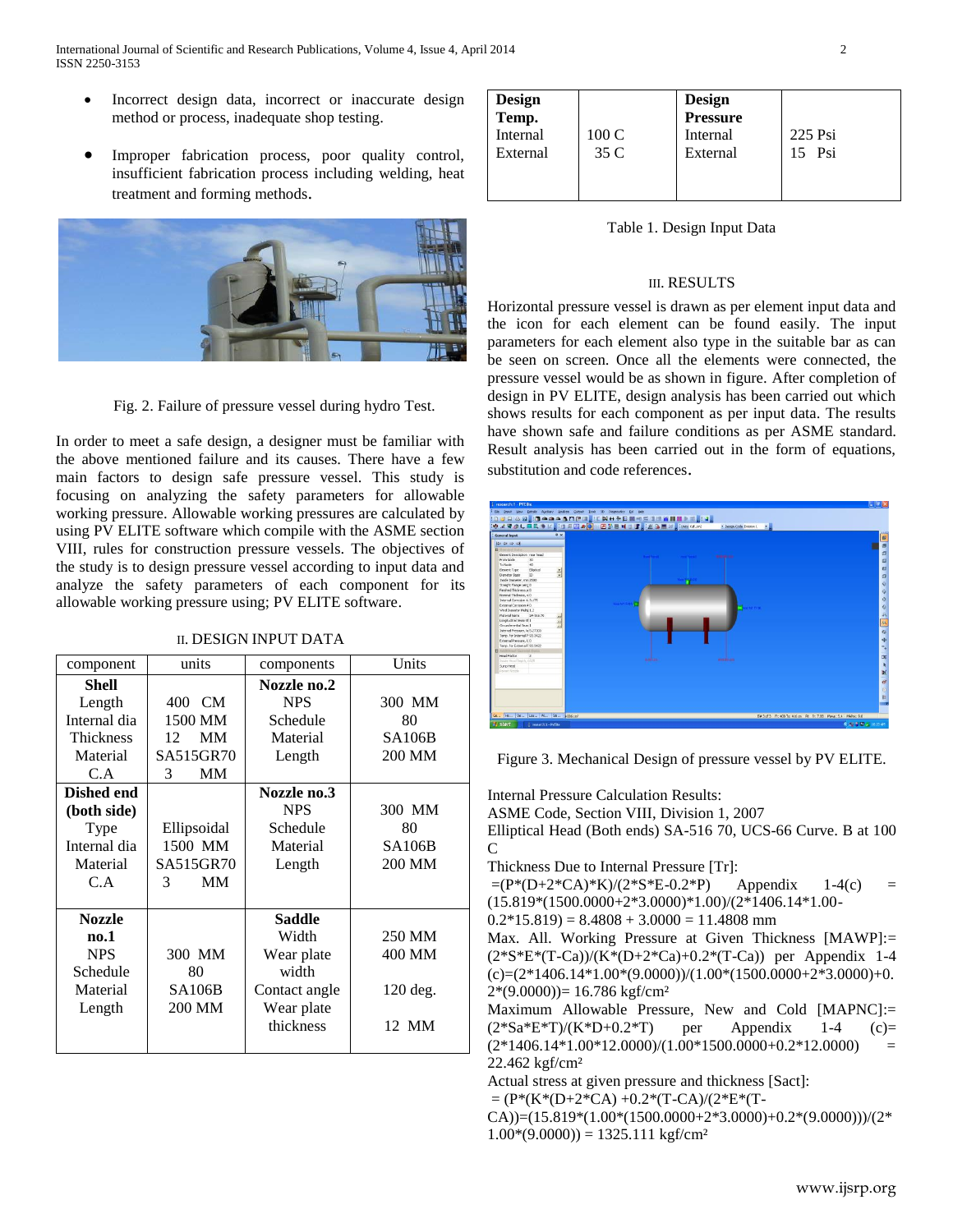Percent Elongation per UCS-79 (75\*tnom/Rf)\*(1-Rf/Ro) 3.501 %

- Cylindrical Shell From 20 To 30 SA-516 70 , UCS-66 Curve. B at 100 C
- **SHELL**
- Thickness Due to Internal Pressure [Tr]:
- $=$   $(P*(D/2+Ca))/(S*E-0.6*P)$  per UG-27 (c)(1) =  $(15.819*(1500.0000/2+3.0000))/(1406.14*1.00-0.6*15.819) =$  $8.5288 + 3.0000 = 11.5288$  mm
- Max. All. Working Pressure at Given Thickness [MAWP]:=  $(S*E*(T-Ca))/((D/2+Ca)+0.6*(T-Ca))$  per UG-27 (c)(1)  $=(1406.14*1.00*(9.0000))/((1500.0000/2+3.0000)+0.6*9.0000)=$ 16.687 kgf/cm²
- Maximum Allowable Pressure, New and Cold [MAPNC]:=  $(SA*E*T)/(D/2+0.6*T)$  per UG-27 (c)(1) =(1406.14\*1.00\*12.0000)/(1500.0000/2+0.6\*12.0000)= 22.284 kgf/cm²
- Actual stress at given pressure and thickness [Sact]:=  $(P*(D/2+CA)+0.6*(T-CA))/(E*(T-CA))$
- $(15.819*((1500.0000/2+3.0000)+0.6*(9.0000)))/(1.00*(9.0000))$  $= 1333.021$  kgf/cm<sup>2</sup>
- Percent Elongation per UCS-79
- (50\*tnom/Rf)\*(1-Rf/Ro) 0.794 %
- NOZZLE CALCULATION, Description: Noz N1,N2,N3
- ASME Code, Section VIII, Division 1, 2007, UG-37 to UG-45
- Actual Nozzle Inside Diameter Used in Calculation 288.950 mm.
- Actual Nozzle Thickness Used in Calculation 17.450 mm Nozzle input data check completed without errors.
- Reqd thk per UG-37(a) of Cylindrical Shell, Tr [Int. Press]  $=$  $(P*(D/2+CA))/(S*E-0.6*P)$  per UG-27 (c)(1)  $(15.82*(1500.0000/2+3.0000))/(1406*1.00-0.6*15.82)=$  8.5288 mm
- Reqd thk per UG-37(a)of Nozzle Wall, Trn [Int. Press]=
- $(P*(D/2+CA))/(S*E-0.6*P)$  per UG-27 (c)(1) =
- $(15.82*(288.9504/2+3.0000))/(1202*1.00-0.6*15.82) = 1.9559$ mm Reqd Nozzle thickness under External Pressure 0.8627 mm
- UG-40, Thickness and Diameter Limit Results : [Int. Press] Effective material diameter limit, Dl 589.9008 mm Effective material thickness limit, no pad Tlnp 22.5000 mm Effective material thickness limit, pad side Tlwp 22.5000 mm
- Results of Nozzle Reinforcement Area Calculations: AREA AVAILABLE, A1 to A5 Design External Mapnc Area Required Ar 25.513 11.208 NA cm<sup>2</sup> Area in Shell A1 1.370 4.380 NA cm<sup>2</sup> Area in Nozzle Wall A2 4.807 5.228 NA cm<sup>2</sup> Area in Inward Nozzle A3 0.000 0.000 NA cm<sup>2</sup> Area in Welds  $A4$  2.216 2.216 NA cm<sup>2</sup> Area in Pad  $A5$  21.858 21.858 NA cm<sup>2</sup> TOTAL AREA AVAILABLE Atot 30.251 33.681 NA cm²
- The Internal Pressure Case Governs the Analysis.
- Nozzle Angle Used in Area Calculations 0,90.00,180 degree.
- The area available without a pad is Insufficient.
- The area available with the given pad is Sufficient.

SELECTION OF POSSIBLE REINFORCING PADS: Diameter Thickness Based on given Pad Thickness: 466.7250 12.0000 mm Based on given Pad Diameter:  $506.0000$  9.5250 mm Based on Shell or Nozzle Thickness: 458.7875 12.7000 mm Reinforcement Area Required for Nozzle [Ar]: =  $(U\text{Or*Tr}+2\text{*Thk*Tr*}(1\text{-fr1}))$   $UG-37(c)=$  $(294.9504*8.5288+2*(17.4498-3.0000)*8.5288*(1-0.8550)) =$ 25.513 cm² Areas per UG-37.1 but with  $DL =$  Diameter Limit,  $DL =$ Corroded ID: Area Available in Shell [A1]:= (DL-Dlr)\*(ES\*(T-Cas)-Tr)-  $2*(\text{Thk-Can})*(ES*(T-Cas)-Tr)*(1-\text{fr1}) = (589.901-\text{F}^2)$ 294.950)\*(1.00\*(12.0000-3.000)-8.529)-2\*(17.450-  $3.000$ <sup>\*</sup> $(1.00*(12.0000-3.0000)-8.5288)*(1-0.8550) = 1.370$  cm<sup>2</sup> Area Available in Nozzle Wall, no Pad [A2np]:= ( 2 \* min(Tlnp,ho) ) \* (Thk - Can - Trn ) \* fr2 = ( $2 * min(22.50)$  $(206.25)$  ) \* (17.45 - 3.00 - 1.96) \* 0.8550) = 4.807 cm<sup>2</sup> Area Available in Nozzle Wall, with Pad [A2wp]:= ( 2 \* Tlwp)\*( Thk - Can - Trn  $)*$  fr2= ( 2  $*$  22.5000 )  $*$  ( 17.4498 - 3.0000 - $1.9559$  )  $*$  0.8550 ) = 4.807 cm<sup>2</sup> Area Available in Welds, no Pad [A4np]:  $=$  Wo<sup>2</sup>  $*$  fr2  $+$  (Wi-Can/0.707 )<sup>2</sup> \* fr2=  $9.5250^2$  \* 0.8550 + (0.0000 )<sup>2</sup> \* 0.8550= 0.776 cm² Area Available in Welds, with Pad  $[A4wp]: = Wo^{2*}fr3+(Wi-$ Can/0.707)<sup>2\*</sup>Fr2+Wp<sup>2\*</sup>Fr4=  $9.5250^2$  \*0.86 + (0.0000 )<sup>2</sup> \*0.86 +  $12.0000^2 * 1.00 = 2.216$  cm<sup>2</sup> Area Available in Pad [A5]:= (min(Dp,DL)-(Nozzle OD))\*(min(Tp,Tlwp,Te))\*fr4= ( 506.0000 - 323.8500 ) \* 12.0000 \* 1.00= 21.858 cm² UG-45 Minimum Nozzle Neck Thickness Requirement: [Int. Press.] Wall Thickness per UG45(a),  $tra = 4.9559$  mm Wall Thickness per UG16(b),  $tr16b = 4.5875$  mm Wall Thickness per UG45(b)(1), trb1 =  $11.5288$  mm Wall Thickness per UG45(b)(2), trb2 =  $3.5650$  mm Wall Thickness per UG45(b)(3), trb3 = Max(trb1, trb2, tr16b) = 11.5288 mm Std. Wall Pipe per UG45(b)(4), trb4 =  $11.3344$  mm Wall Thickness per UG45(b),  $trb = Min(trb3, trb4) = 11.3344$ mm Final Required Thickness,  $tr45 = Max (tra, trb) = 11.3344$  mm Available Nozzle Neck Thickness =  $.875 * 17.4498 = 15.2686$  $mm \rightarrow OK$ Results of saddle analyses. Longitudinal Bending  $(+)$  at Midspan=  $(0.25 * Q * L * K.2 / ($ pi \* R<sup>2</sup> \* (Ts - Ca )))= ( $0.25$  \* 5512 \* 412.70 \* 0.5234 ) / (  $3.141 * 750.0000 * 750.0000 * (12.0000 - 0.0000)) = 14.04$ kgf/cm²

- Longitudinal Bending  $(+)$  at Saddle=  $( 0.25 * Q * L * K.1 / (pi)$  $*$  R<sup>2</sup>  $*$  (T<sub>S</sub> - Ca ))) = (0.25  $*$  5512  $*$  412.70  $*$  0.3601 ) /(3.141  $*$  $750.0000 * 750.0000 * (12.0000 - 0.0000)) = 9.66 \text{ kgf/cm}$
- Tangential Shear in Shell near Saddle =  $Q * K.4 * ((L-H-2A) / ($ L+H ))/(  $R*(Ts-Ca)$ ) = 5512  $*$  1.1707  $*$  (( 412.70 - 37.50 - 2  $*$ 42.58 )/(  $412.70 + 37.50$  ))/(  $750.0000 *$  (  $12.0000 - 0.0000$  ))= 46.20 kgf/cm²
- Circumferential Stress at Horn of Saddle = Q/(4\*TEM\*(SADWTH+1.56\*sqrt(R\*TCA)))-